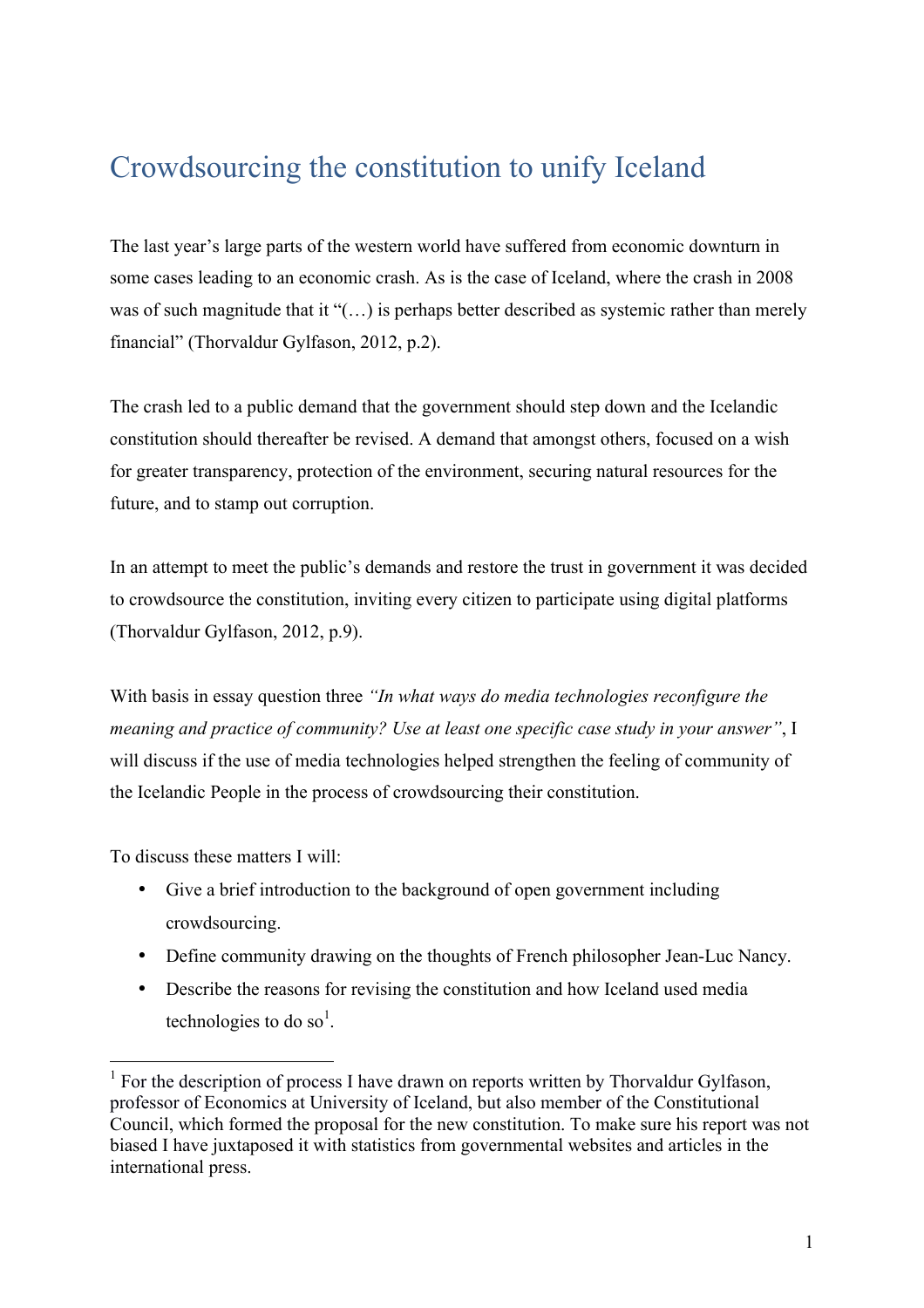• Following I will compare in which ways the demands for the new constitution corresponds with the definition of community and how media technologies helped reveal and support this.

Drawing on this comparison I will conclude by discussing if crowdsourcing led to strengthening the feeling of community and in which ways media technologies thereby reconfigures the meaning and practice of community.

### Open Government – how and why?

Digitization has given new possibilities for involving the public in the democratic process. The result of which is a great degree of public information has gone from – or at least is in the process of going from – monologue-like statements to dialogues using platforms like Facebook and Twitter.

Phrased by Beth Noveck, former deputy chief technology officer for open government in the Obama administration:

"The emergency of information-sharing technologies makes it possible, as a first step, to improve transparent publication of government data and faster commenting on that data" (Noveck, 2009, loc. 142).

The reasoning of making government open and transparent is not just, that it is now possible because of the digitization, but primarily because it enables people to hold the powers that are accountable for the decision-making (Noveck, 2009, loc. 147). Secondly, because of Joy's Law: "No matter who you are, most of the smartest people work for someone else," (Noveck, 2009, loc. 595/p. 17) or the slightly different approach to the same reflection "(…) with a big enough population engaged, sufficient width can be its own type of depth" (Weinberger, 2012, p.13).

1

<sup>\*</sup> From time to time Nancy even expands the definition beyond humans, but as he is not consistent in this ((Willson, 2006, p. 158) I will disregard it for the purpose of this essay.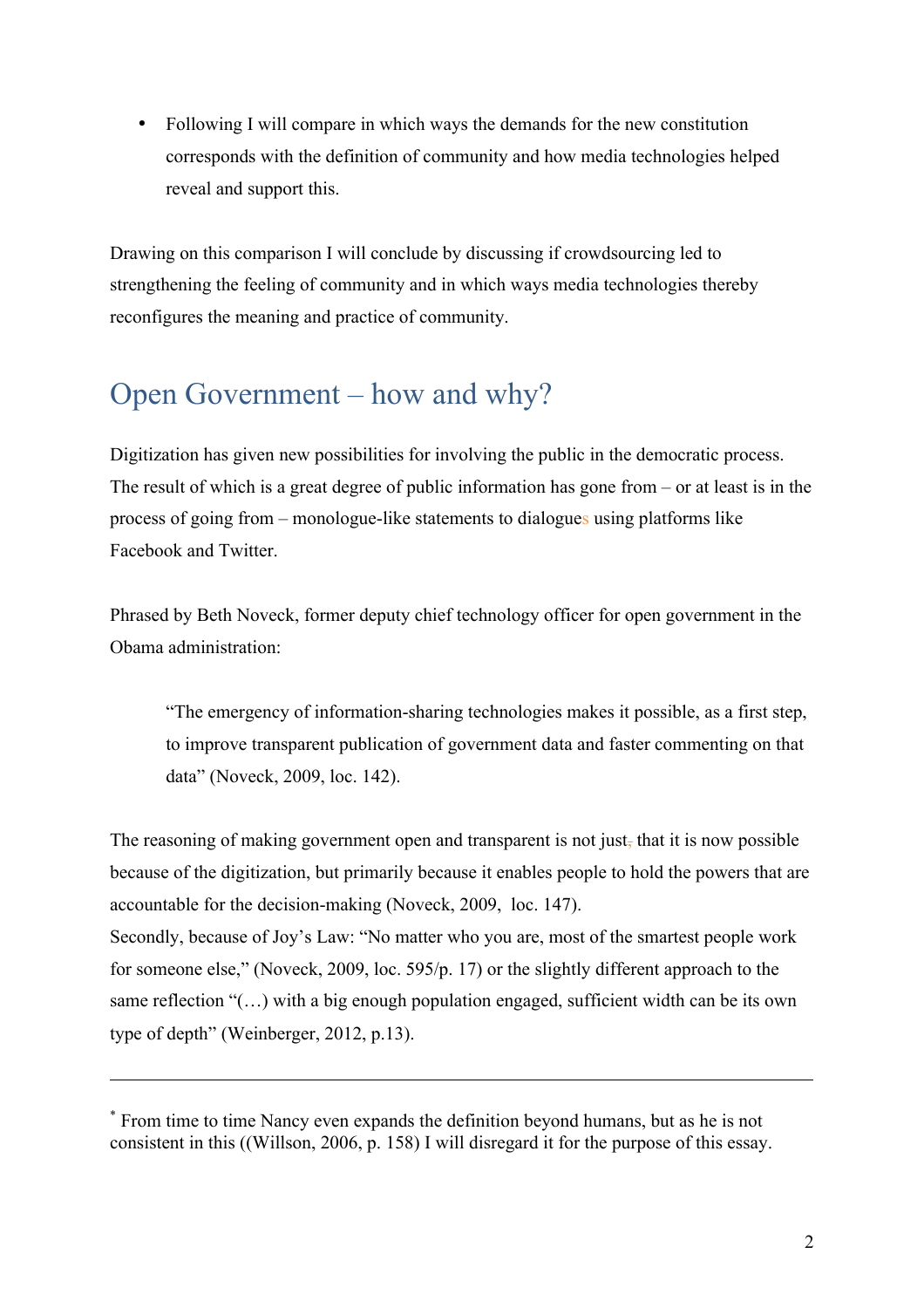Both concluding that by involving a crowd, you will reach the people most knowledgeable about a subject and thereby get the smartest and broadest answer to the question asked.

Hereby digitalization has made it much easier to involve the public - drawing on their knowledge, making their voices heard, limiting the differences between the ruling power and the people that elected them.

Prior to digitalization it would have taken town meetings, referendums, elections etc. to share knowledge and collect opinions just to a small degree of what technology have made possible, but still it would not be realistic to grant access to the same amount of documentation or having the same widespread dialogue, not only between citizens and the government, but also citizen to citizen.

## Examining the notion of community

This change, enabling the individual to act as means in a joint conversation, is what Professor of Law at Harvard University, Yochai Benkler, in his theory of 'social production' calls the networked public sphere. According to Benkler this empowers the individual, freeing him/her from the limitations of the accreditation done by mass media in liberal democratic societies all through the 20th century, and thereby put media in the role of shaping the public sphere and the public opinion. Today "Individuals are using their newly expanded practical freedom to act and cooperate with others in ways that improve the practiced experience of democracy, justice and development, a critical culture, and community" (Benkler, 2007, p.9).

In other words a definition that corresponds with and elaborates on holding "the powers that be accountable" as mentioned earlier in this essay.

Exploring the term community a bit further by looking it up in the dictionary, one will find a very basic and narrow definition:

#### **"Community:**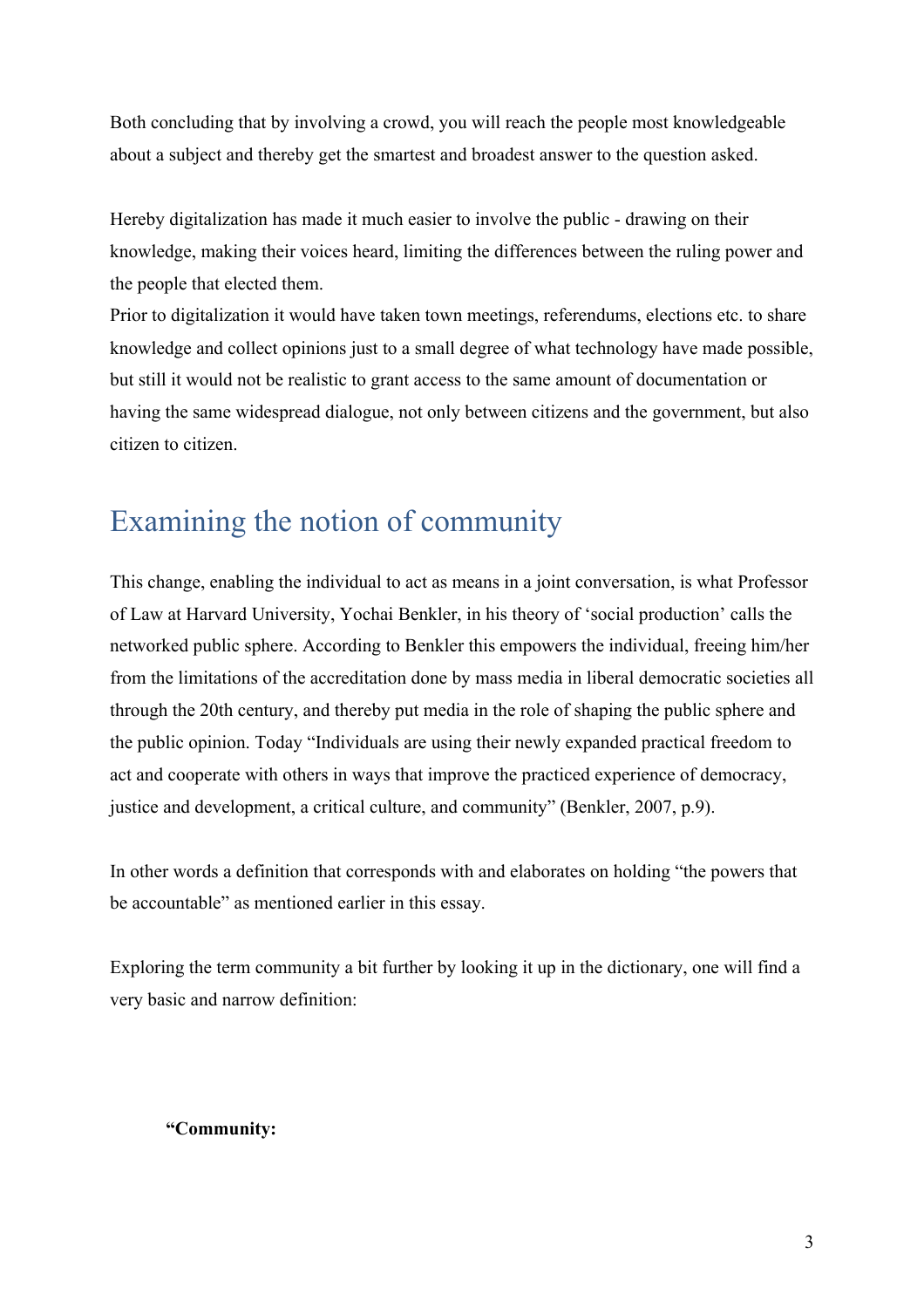1 a group of people living in the same place or having a particular characteristic in common (…) 2 a feeling of fellowship with others, as a result of sharing common attitudes, interests,

and goals  $(...)$ " (Thesaurus, 2005).

In other words community is here defined either by geography, similarities or sharing interests.

Philosopher Marshall McLuhan expands this definition, in correspondence with the thoughts of Benkler: because of technology "one's "village" could span the globe. This conceptual revolution moved from defining community in terms of space neighbourhoods – to defining it in terms of social networks (Wellman 1988)" (Kollock and Smith, 1999, p.169).

Benkler's and McLuhans definitions of community, though they to some degree are centred on sharing interests, can be seen in relation to a philosophical ontological approach amongst others undertaken by the French Philosopher Jean-Luc Nancy.

The fundamental basis for his definition is to explore the Western understanding of community to dissociate his own definition from its restraints.

The feeling of Western community:

"Is not only intimate communication between its members, but also its organic communion with its own essence. It is constituted not only by a fair distribution of tasks and goods, or by a happy equilibrium of forces and authorities: it is made up principally of the sharing, diffusion, or impregnation of an identity by a plurality wherein each member identifies himself only through the supplementary mediation of his identification with the living boy of the community" (Nancy, 1991, p.9).

Nancy regards community as a communion restraining to the individual, though it is his theory that the relations between individuals define community: Being with each other, a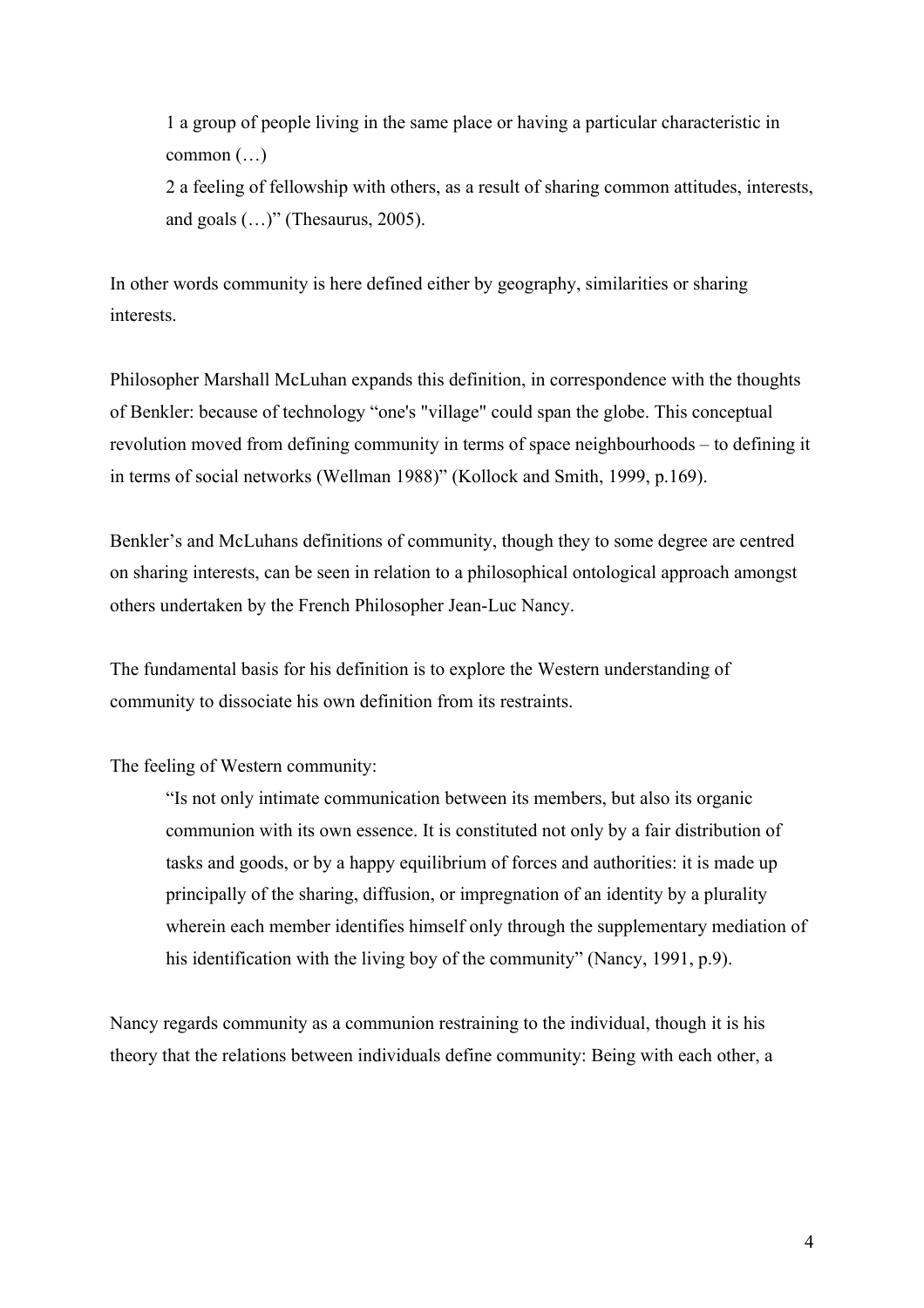feeling beyond ethos, values and/or agreement. Therefor community should not require consensus or harmony and does not require shared interests (Willson, 2006, pp.  $148 - 149$ ). To Nancy the sense of being with each other proceeds being born – and extends beyond dying. It is a sense that is defined through communication and literature, creating the feeling of community as we communicate – community is therefor in a state of flux. And community emerges in its true form through "spontaneous/playful/unworked" communication, with emphasis at unworked (Willson, 2006, p. 155 – 156).

In relation, media technologies increasing communication is thereby positive for creating a sense of community, which is important bearing the subject of this essay in mind, where as intentionally seeking to create community in Nancy's view undermines community by automatically oppressing opinions, and therefor having a risk of leading resistance undermining the intent (Willson, 2006, p.168).

### Division in the Icelandic society

If the first step of open government is, as above mentioned, to "improve transparent publication of government data and faster commenting on that data" (Noveck, 2009, loc 142) then the Icelandic Government made a leap as they decided to crowdsource the country's constitution.

As noted in the introduction the decision came after the economic crash of 2008, which lead to a public uproar, the pots and pans revolution or the kitchen revolution, that got its name from the Icelandic people banging on pots and pans in front of the parliament, demanding both the government to step down as well as a new constitution (Reuters.com, 2009). The government resigned 26th of January 2009 (BBC.co.uk, 2009)

It is not within the scope of this essay to go into greater detail about the Icelandic crash, but only to point out a few key points, that caused the public mistrust and stressed the need for restoring the feeling of unity:

From time to time Nancy even expands the definition beyond humans, but as he is not consistent in this ((Willson, 2006, p. 158) I will disregard it for the purpose of this essay.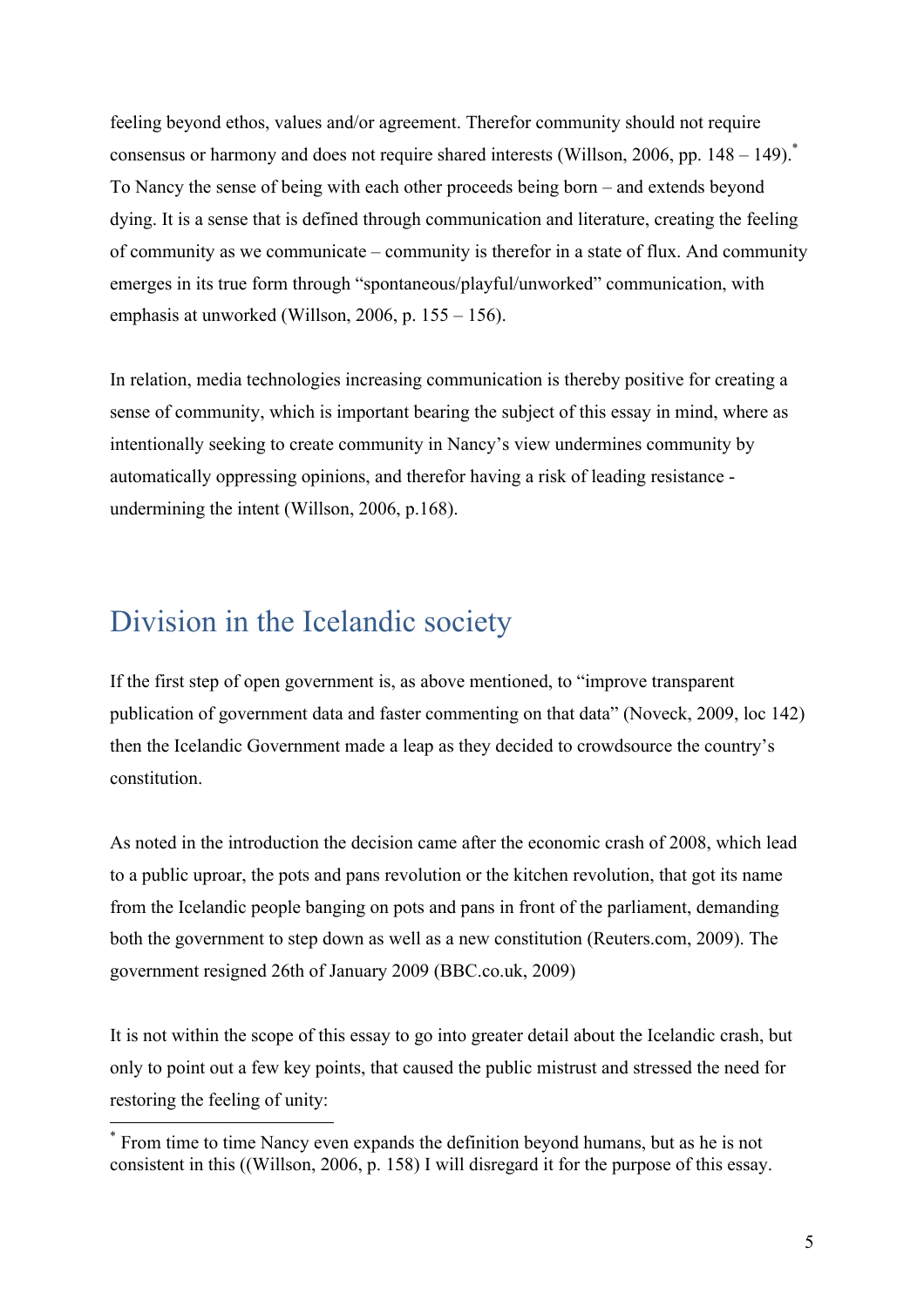#### *Unfair distribution of goods*

In 1998 the Supreme Court of Iceland ruled, "that the Icelandic system of fisheries management is discriminatory and thereby unconstitutional" (T. Gylfason, 2012, p.8); in 2000 the court withdrew the decision under pressure from two cabinet ministers. Later in 2007 the United Nations Committee on Human Rights overturned the withdrawal. This ruling deals with the allocation of common-property catch quotas and led to one of the main points of the draft for a new constitution: a public – as opposed to state or private ownership of natural resources.

#### *Combat corruption*

Between 1998 – 2003 the state banks were privatized in ways helping to causing the economic crash and revealing widespread nepotism and corruption: "In return, the banks treated the political parties and individual politicians generously (…)"(T. Gylfason, 2012, p.9) as well as granting them private loans, with the result that: "When the banks crashed, one in six members of parliament owed the banks more than 1.3 million dollars each at the pre-crash exchange rate of the Icelandic króna, their average debt being \$12 million"(Thorvaldur Gylfason, 2012, p.4). Causing the draft for a new bill to stress "stronger checks and balances between the three branches of government as well as between power and accountability" (T. Gylfason, 2012, p.17).

#### *Unequal voting rights*

Another important reason for the demand of a new constitution is, that for historical reasons voting rights were "granting voters outside the Reykjavík area significantly disproportionate representation in parliament." (Thorvaldur Gylfason, 2012, p.6); today seen as unfair by large parts of the public as migration has changed the population density, making it less important to secure rural representation.

This, though causing one of the biggest obstacles for changing the constitution as those losing the votes objected (T. Gylfason, 2012, p.6), was another change recommended in the draft for the new constitution.

#### *Independence and identity*

Another core reason for wanting a new constitution was that the current constitution was derived from the Danish constitution when Iceland chose in 1944 to separate from the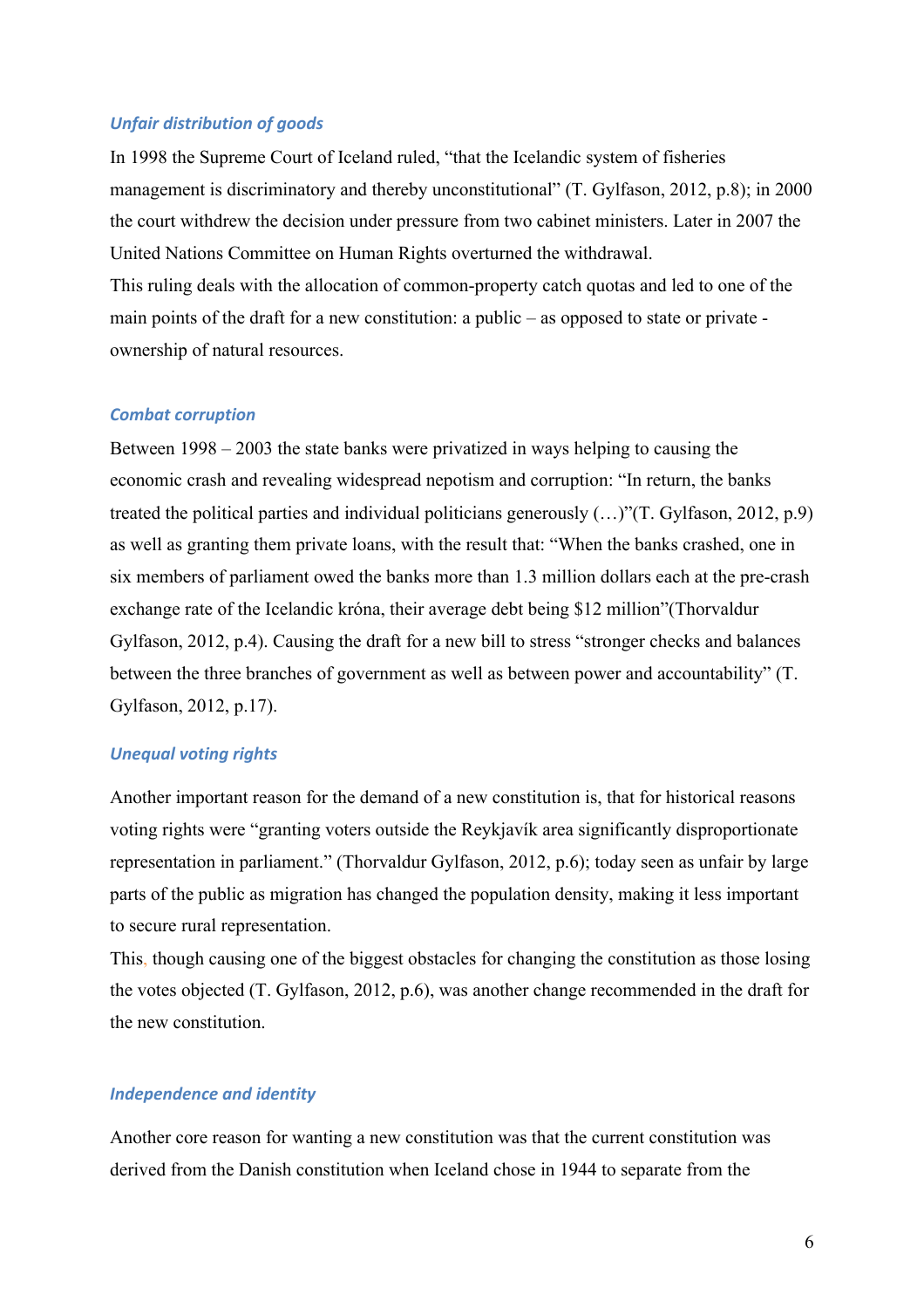German-occupied Denmark. The Icelandic Government then promised the Icelanders a revised constitution within two years. More than sixty years later this was still to happen, causing a wish for an own identity, without reminisces of the Danish supremacy (T. Gylfason, 2012, p.10).

### Preparing the proposal for a new constitution

Subsequent to the government's resignation in January 2009, a new government was elected in April 2009 and the process of preparing a new constitution began. It was decided to start with a clean slate instead of trying to revise the former constitution.

"The notion that the people should be involved in drafting their constitutions is gaining ground as the new 'gold standard' in constitutional design (…). The aim was, in part, to help build a sense of nationhood" (T. Gylfason, 2012, p.12).

Which was also the reason for choosing digital media to help support this goal.

### *A bit of statistics*

From 2009 to 2012 the access to computers and Internet in households went from 90% - 95% ('Statistics Iceland', 2012). This raised the question of unequal access, as the unconnected five percent was primarily elderly. The assembly, though, tried to solve this by also granting access to all of their names, address and phone numbers, to make sure that none of the 320,000 people living in Iceland, was kept from participating in the discussions.

"Even so, the democratic gains from granting easy access to a vast majority of the electorate seem likely to outweigh the losses from slightly unequal access, an apparently trivial disparity compared with the standard parliamentary practice of granting special interest organizations (farmers, vessel owners, bankers, etc.) privileged access to the legislative process" (T. Gylfason, 2012, p.41)

The process consisted of three steps:

First a National Assembly consisting of 1,000 individuals was selected through a "stratified sampling from the national registry subject to certain constraints intended to secure equal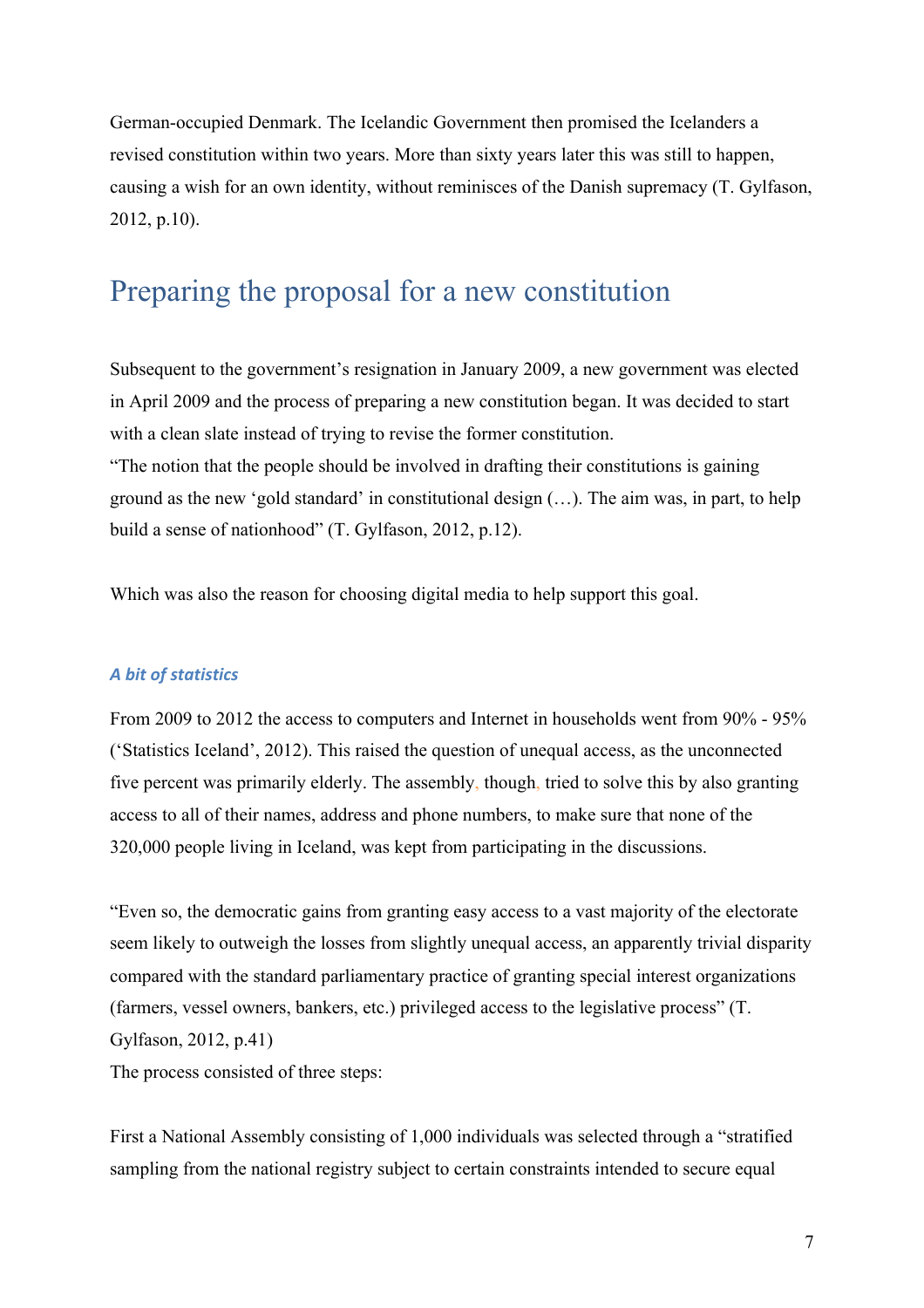representation" – in one day, they produced a document highlighting their recommendations for a new constitution (T. Gylfason, 2012, p.12).

Then a 700 page report was made by seven members of a Constitutional Committee "comprising professionals from different directions, including law, literature and science" (T. Gylfason, 2012, p.12) Their research was made accessible through their website.

Next a Constitutional Assembly was elected through a national election. 522 candidates competed for 25 seats. Their obligation was to make a final proposal for the new constitution. They were expected to consider, both the writings from National Assembly and Constitutional Committee (T. Gylfason, 2012, p.13).

It was in this stage the serious use of media technologies was brought into the process.

Each week the Constitutional Assembly posted new discussion papers on their website revising them two times, receiving comments and questions from the public, before voting them, each time with a large majority of votes, to be part of the proposal for final bill (T. Gylfason, 2012, p.37).

#### **The Constitutional Assembly used multiple platforms for the dialogue with public:**

**Their website:** 

http://stjornlagarad.is/english/

#### **And different social media platforms:**

https://www.facebook.com/Stjornlagarad https://twitter.com/Stjornlagarad http://www.youtube.com/stjornlagarad http://www.flickr.com/photos/stjornlagarad

On the website itself the assembly received 323 formal proposals, more than 3,600 comments – most of them answered by the committee members (T. Gylfason, 2012, p.36). The Council meetings were open to the public and streamed live both to their website and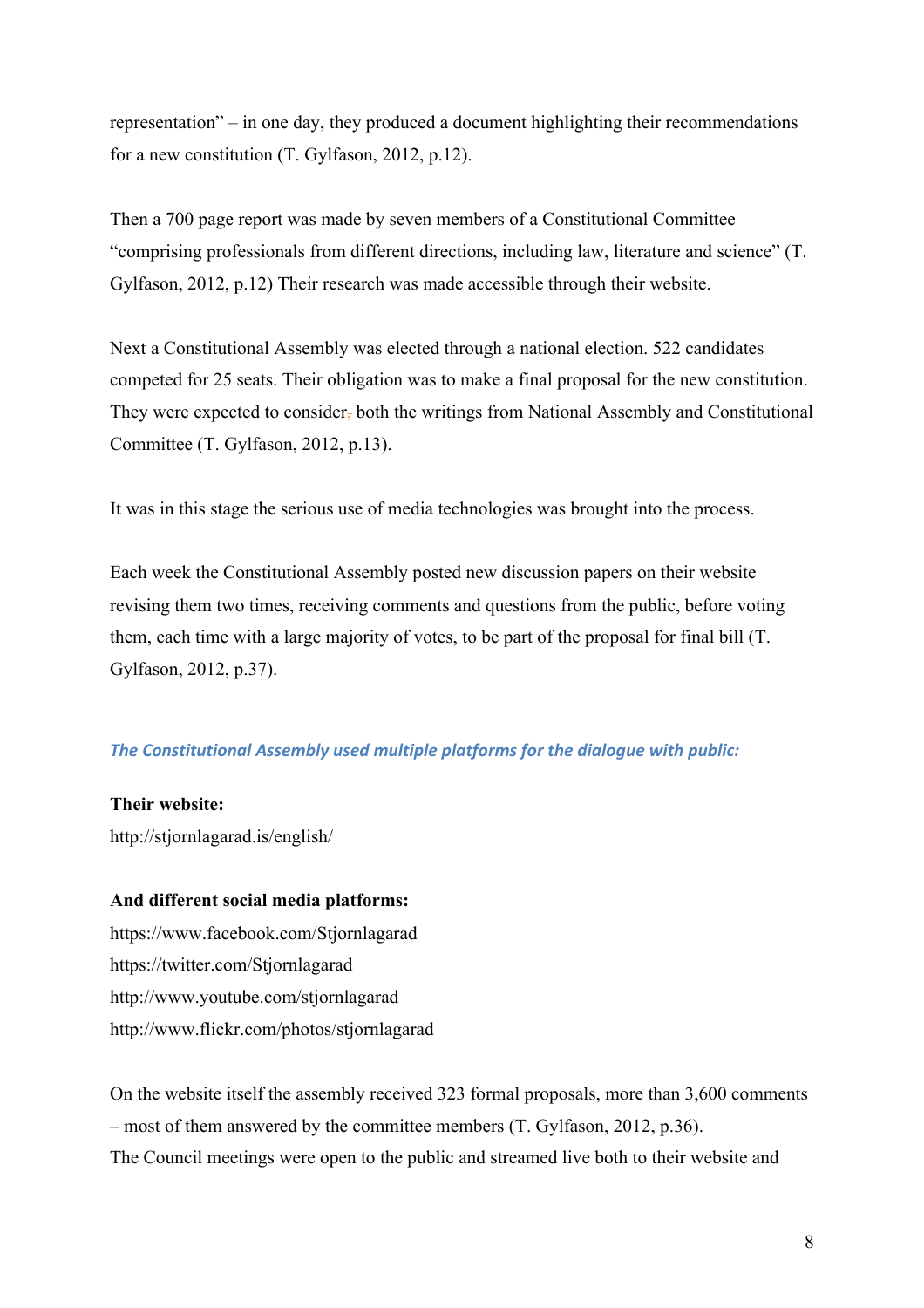Facebook, during the process each meeting had 150 – 450 viewers. The Facebook site had approximately 1,300 likes (Siddique, 2011) (by today 12th of January the page have reach 5,900 likes).

More than 50 interviews with Council members and other involved in the process were posted on Youtube – by the end of 2011, they had been viewed 5,000 times (T. Gylfason, 2012, p.37).

After four months a final proposal for the final bill was put together, compiling the parts discussed through meetings and digital media. The bill was approved- 25 votes against zero by the Constitutional Assembly, despite of radical changes to both access and ownership of natural resources and severe changes to the voting system (T. Gylfason, 2012, p.17).

Next came a non-binding referendum asking the Icelandic people to vote for six core questions concerning the constitution. All questions where agreed on with more than 50% of the votes (see details in appendix 1).

Most importantly voters backed: the proposal for a new constitution, that natural resources, which are not privately owned, but e.g. state owned, should be national property. As well as to give equal weight to votes cast in all parts of the country and last, but not least, that it should be possible for a proportion of the electorate to demand a referendum. All propositions supporting the demands made during the pots and pans revolution.

Next the Icelandic Parliament will have to finalize the bill, showing their will to back the process before an election this spring.

# Using media technologies creating a sense of community

To sum up, some of the advantages in using media technologies for Open Government, both accentuated by Beth Noveck and Yochai Benkler was: improving transparency, holding the powers accountable, making sure the best input is heard, improve the experience of democracy, justice and community.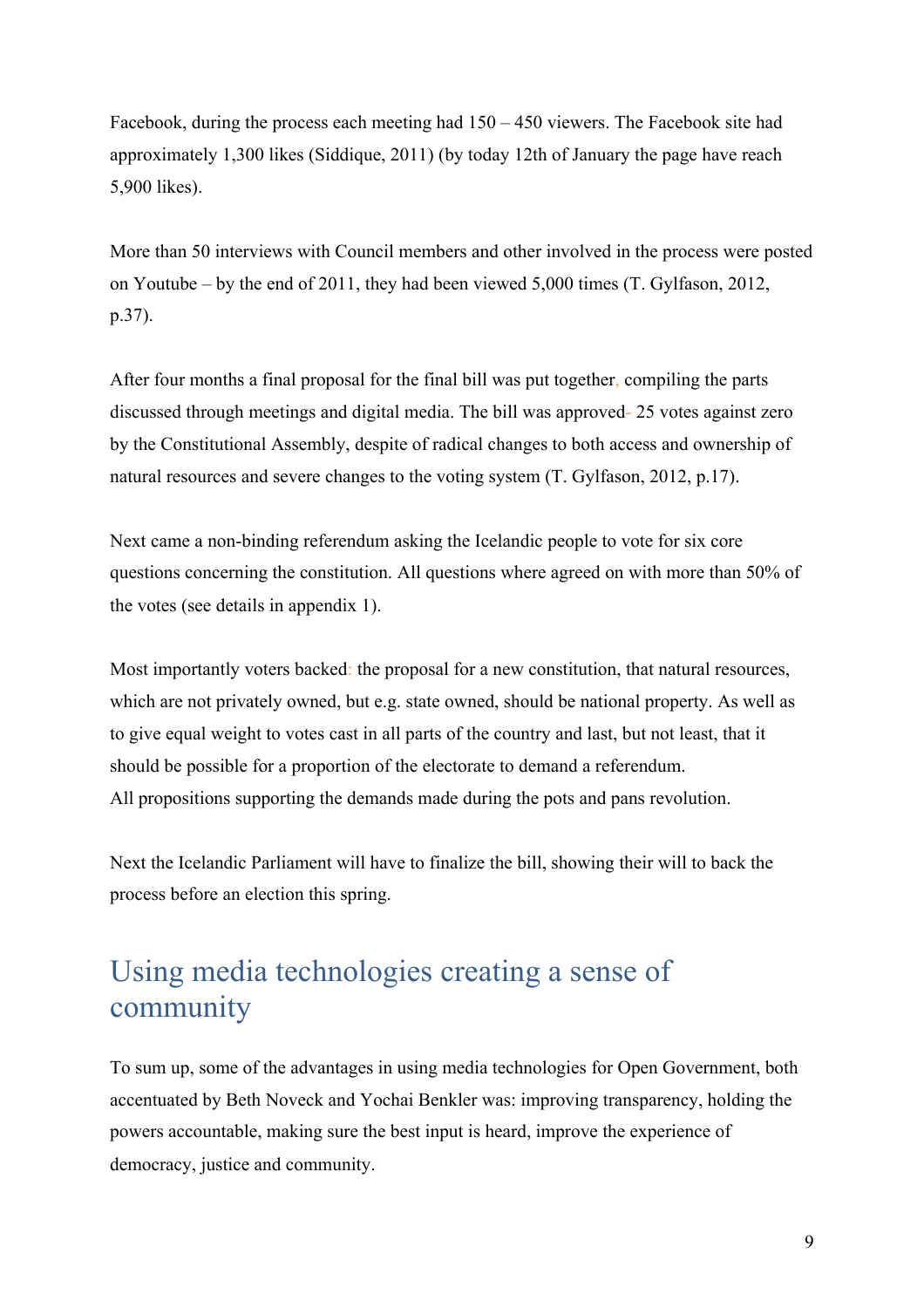Bearing this in mind, it was an obvious step to crowdsource the Icelandic constitution. The country had suffered from an economic crash, resulting in mistrust in the system, because of corruption, nepotism and hunger for power. Therefore one of the main points of the process was, as mentioned, to "build a sense of nationhood".

In relation to this, I think it is important to notice Benkler's phrase, that using digital technology can "improve the practiced experience of democracy". Emphasis on the word experience, because this was what the project was about, as well as forming a new constitution.

Iceland needed to improve how people felt about their nationhood and their democracy. The government could have chosen the traditional approach to law making, where the parliament writes a proposal, and it is agreed upon or rejected in a referendum. But even, if they had ended up with the same substance, it would probably not have restored the public trust.

Opening the process, posting every document, every part of the bill, over the four month period, letting people comment and not least answering those comments, supports the traditional basic feeling of being together in this, maybe not sharing interests, but at least sharing the goal: trying to phrase a new constitution for "us".

The preamble of the proposal for constitution reflects this:

"We, the people who inhabit Iceland, wish to create a just society where every person has equal opportunity. Our diverse origin enriches our society and together we are responsible for the heritage of generations, our country and its history, nature, language and culture" (Stjórnlagaráð, 2012).

As does the main themes of the bill "distribution of power, transparency and responsibility" (Stjórnlagaráð, 2012).

Looking at the definition of community accounted for prior in this essay, the process reflects a traditional western approach to community, where the goal is to agree, to secure a fair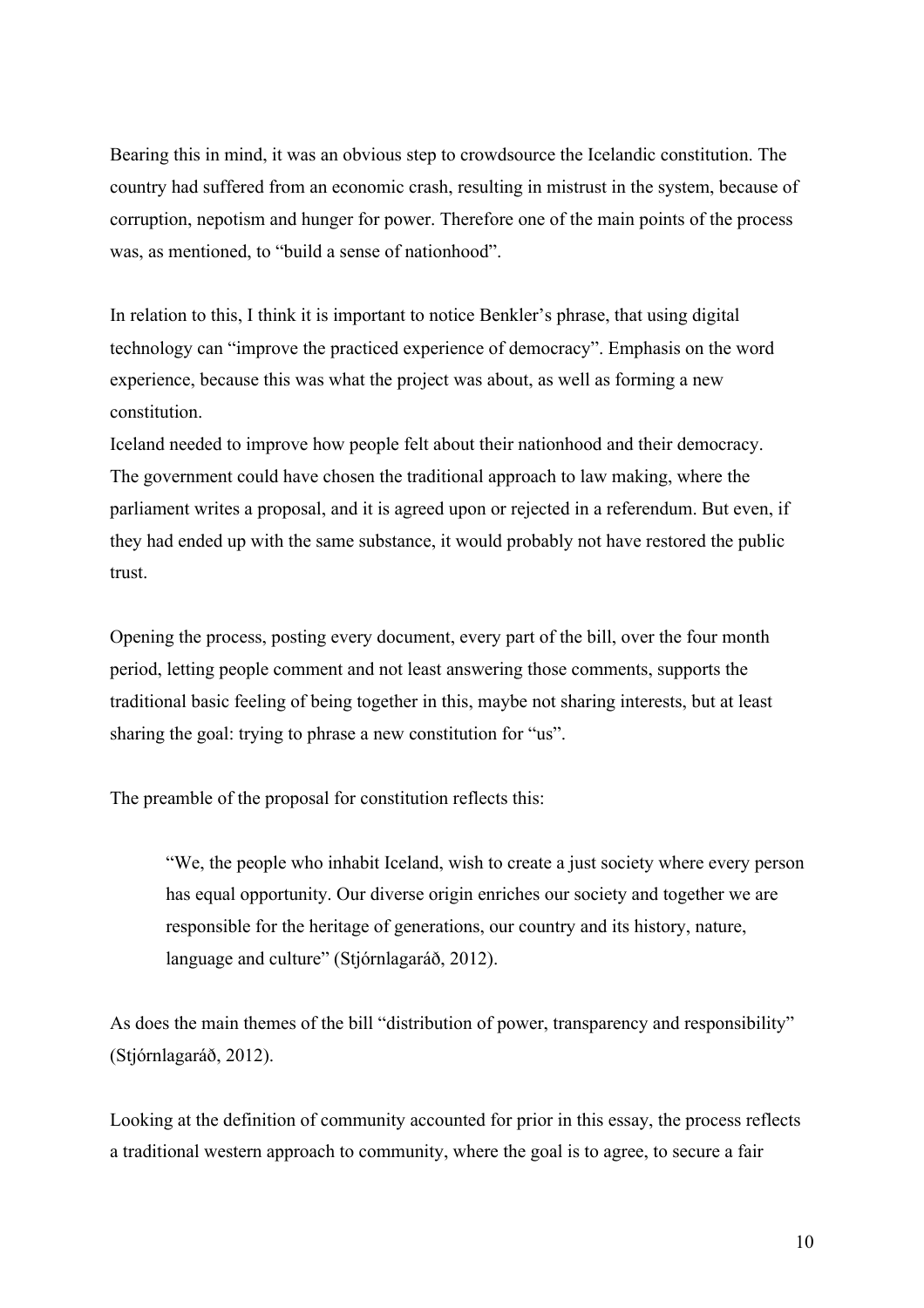distribution of goods and trying to avoid special interest groups of affecting the process in secrecy. All in all to state a proposal, that the majority can agree on.

Which is exactly the opposite of how Nancy defines the feeling of community, as agreement automatically suppresses opinions.

Nancy would probably back how technology was used for supporting the conversation, helping the feeling of unity. But as soon as the process was seen as a mean to build community, and not an end, Nancy would disapprove, because of the risk of totalitarianism; according to Nancy a community should be heterogeneous. As quoted earlier "(…) community emerges in its true form through "spontaneous/playful/unworked" communication, with emphasis at unworked (Willson, 2006, p. 155 – 156)."

Question remains if this is actually possible in a modern democracy. You could argue that the closest we get is Open Government, supporting a conversation, but as it usually has a goal, is "worked", Nancy would always see it as suppressing parts of the community.

On the other hand, if the goal of democracy is to reach agreement, there will always be a risk of totalitarianism.

The alternative is never to see a country as a community, but accept that community is global, is "being in" the world and never finite defined, always in flux.

Nancy's approach to community shows in greater degree consideration for the individual than the traditional, western sense of community does – as it tends to equal a democracy based on agreement. Though they both aim for an overall feeling of fairness, Nancy is keen on avoiding suppression of the individual.

## Open government as a driver for community in other nations

Iceland is not the only country experimenting with digital governing to support unity and bring power and democracy to the public. Both Finland and USA have tried different approaches. Here are some examples to put the choices made by Iceland into perspective: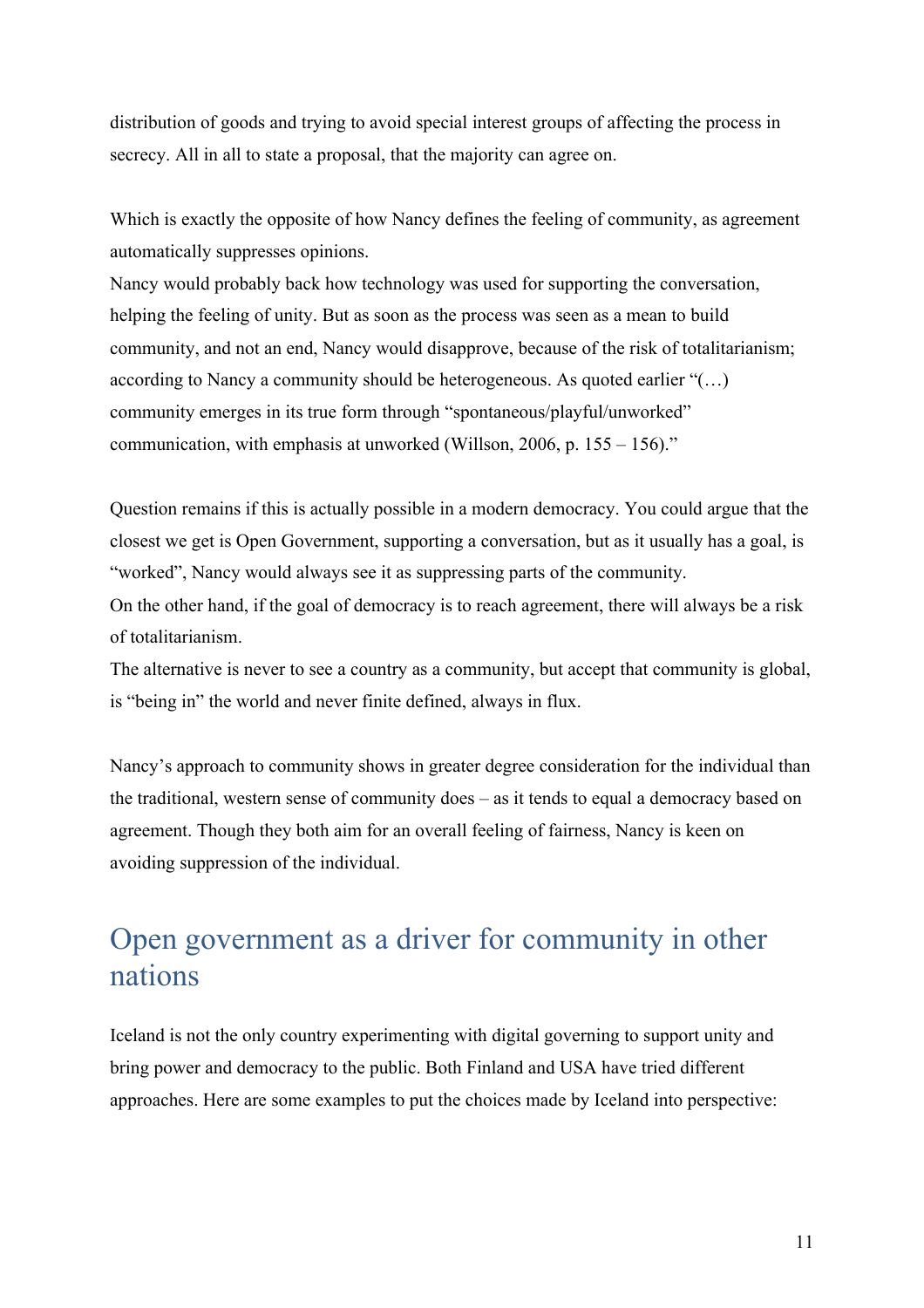Finland has chosen to crowdsource some of its legislation. If a citizen, within six month, can get 50.000 fellow citizens to back a proposal for a law the Finnish parliament is obliged to vote on the proposal (Meyer, 2012).

Comparing this to the Icelandic crowdsourcing project I think there is much more risk of suppression and totalitarianism. As seen through history a crowd can get agitated and carried away. As it is easy to scroll through text without actually reading it; this could result in 50.000 people backing a proposal, they do not fully understand or agree with. Then the only safety is a sensible parliament, voting for integrity not for popularity or power hunger. In this case, I would agree with Nancy's hesitations.

In the US the Obama administration have launched several different initiatives of Open Government. As a part of this the website 'We the People – your voice in our government', an initiative dealing with serious issues like 'Reducing gun violence' (We the people, 2013a) and 'Online piracy' (We the people, 2013b). This initiative works on some of the same premises as the Finnish initiative, if you can get 25.000 signatures from fellow citizens within a month; the Obama administration is obliged to give you an answer to your proposal. This does not bind in the same way as the Finnish initiative; it is more focused on the conversation, than on the legislation.

Lately the most noticed proposal, and not least answered, was backed with 34,435 signatures. Its headline was "Secure resources and funding, and begin construction of a Death Star by 2016" (Shawcross, 2013). The Obama administration gave a detailed answer, explaining with clever puns and references to their politics why this should not be a priority (Shawcross, 2013). Funny? Sure. Good advertisement for the administration? Definitely – as the answer was quoted in mass media all over the world (Ritzau, 2013) (BBC.co.uk, 2013). An important issue to spend government time and resources on? Maybe…

With Nancy's theory in mind, where the most important part of creating a feeling of community is the communication, the American approach might be a good solution, if the aim is to create a feeling of unity and community. This also corresponds with Benkler's theory that digital technology "improves the practiced experience of democracy" (Benkler, 2007, p.9).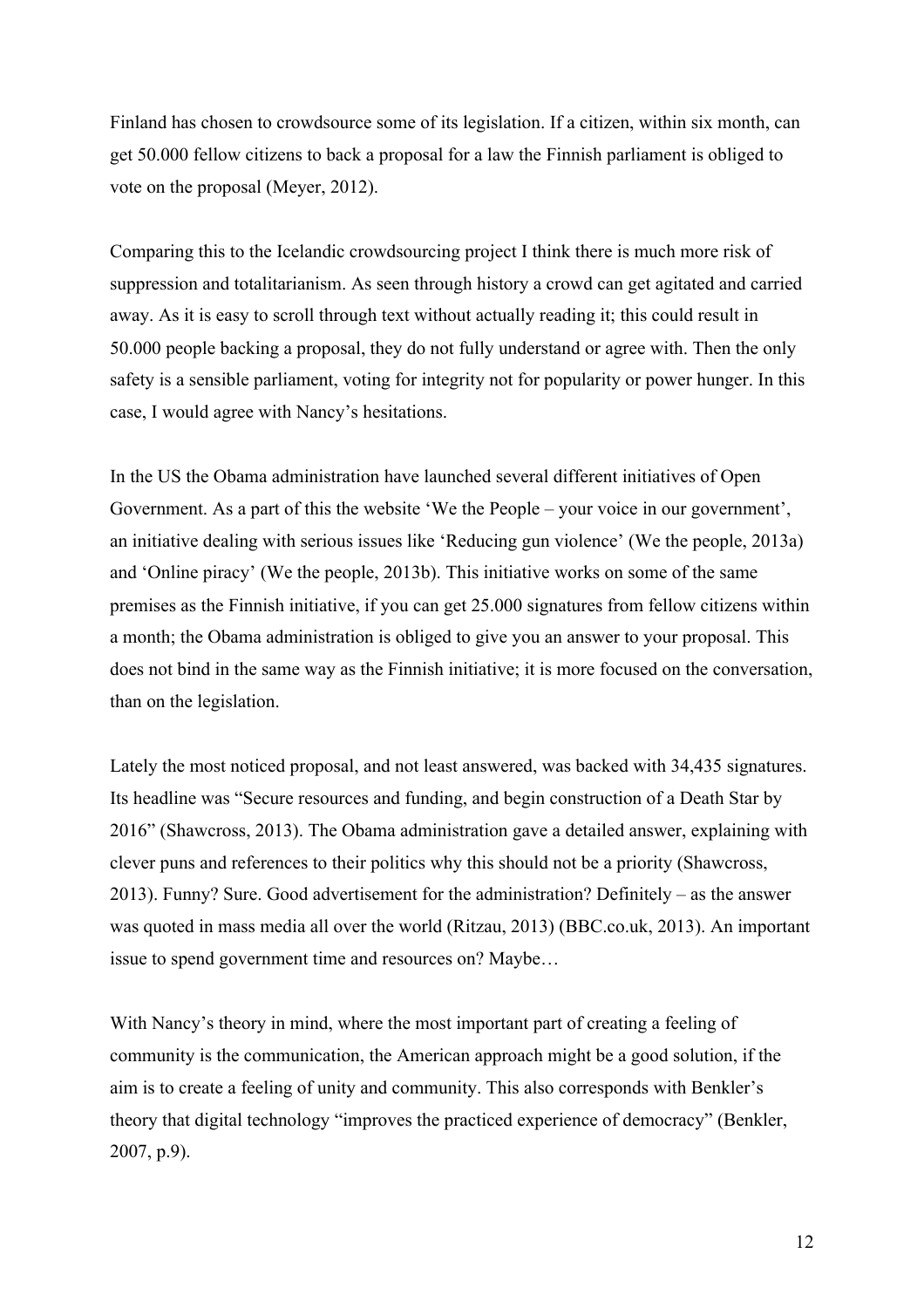# Creating community in Iceland

In reality the Icelandic approach is probably the best, if trying to create a sense of community in a democracy. Though possibly suppressing individuals and views in the final constitution. But that is part of democracy finding a solution the majority can agree to. And in the famous words of Winston Churchill: "Democracy is the worst form of government, except for all those other forms that have been tried from time to time" (Hilton, 2013).

The variety of technology, the referendum and finally the parliament reading of the bill works as a safety valve to avoid small interest groups getting carried away online or in the assemblies. As the referendum showed people did in overall agree on the proposal and thereby in a traditional western sense of community-as-communion the process has led to agreement on values. And thereby community. I think it is fair to say, that this could not have happened in the same way without media technologies, not because it played such a big role in formulating the proposal – in a country with a population of  $320,000$  people – 1300 Facebook likes does not seem like much. Neither does 3,600 comments; they could be made from very few people. But what media technologies have changed is the access, the possibility of looking through the proposals, both binding the presenters, but also the public to the decisions made. If they did not object during the process, they should have weighty arguments to oppose later on.

At the time of writing this, it is up to the parliament to endorse the new constitution, expected during this spring. If – or when – they do, Iceland will be the first country in the world to have a constitution not only approved by the citizens, but formulated by the citizens.

Anon (2012) *Statistics Iceland* [online]. Available from:

http://www.statice.is/?PageID=1241&src=/temp\_en/Dialog/varval.asp?ma=SAM0710 1e%26ti=Access+to+computers+and+the+internet+in+households+2002- 2012%26path=../Database/ferdamal/UTlykiltolur/%26lang=1%26units=Hlutfall (Accessed 4 January 2012).

- BBC.co.uk (2009) Crisis claims Icelandic cabinet. *BBC*. 26 January. [online]. Available from: http://news.bbc.co.uk/1/hi/world/europe/7851415.stm (Accessed 3 January 2013).
- BBC.co.uk (2013) *US shoots down Death Star project* [online]. Available from: http://www.bbc.co.uk/news/world-us-canada-20997144 (Accessed 12 January 2013).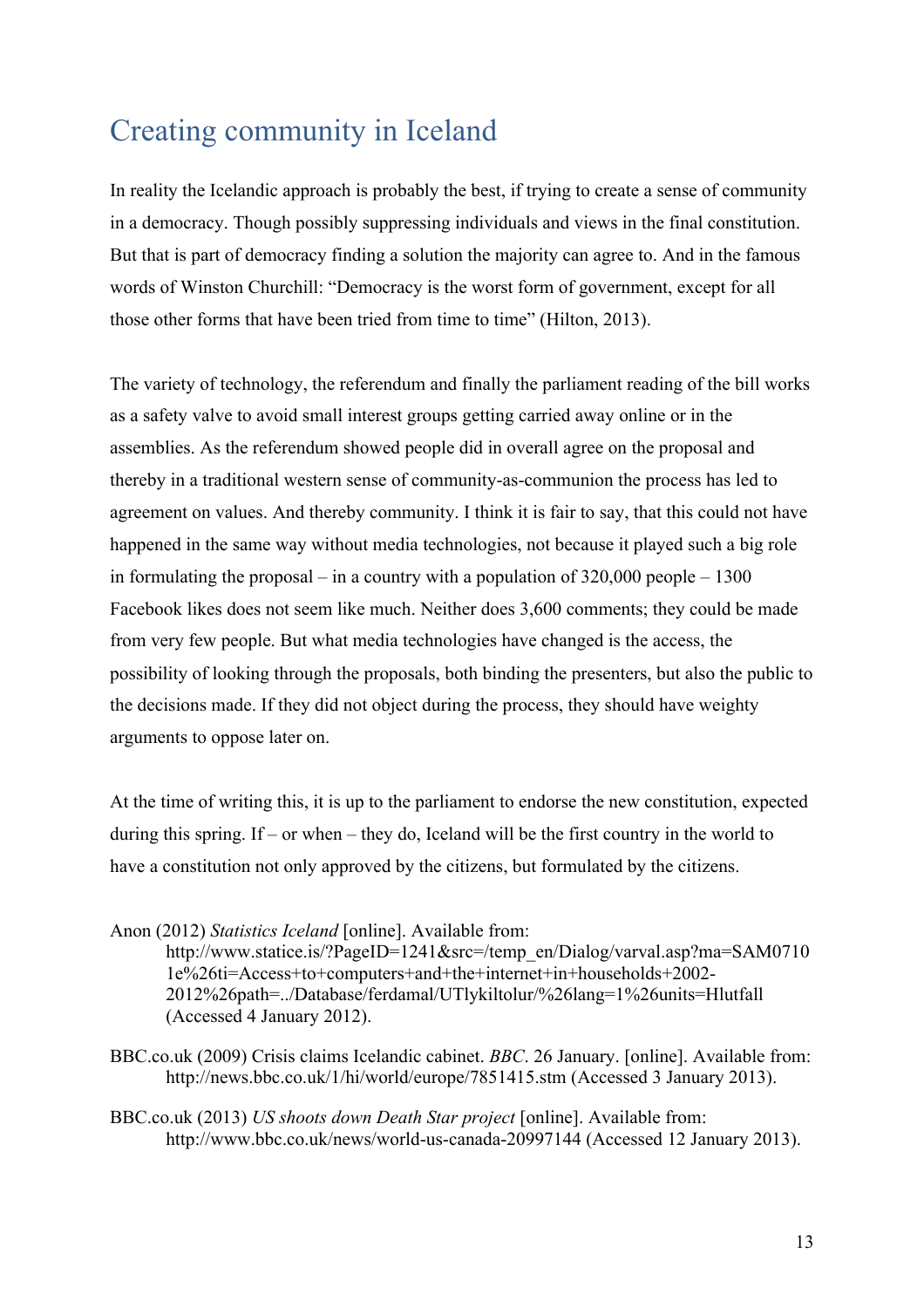- Benkler, Y. (2007) *The Wealth of Networks: How Social Production Transforms Markets and Freedom*. Yale University Press.
- Gylfason, T. (2012) From collapse to constitution: The case of Iceland. *CESifo Working Paper*. 3770 (2012 03), 44.
- Gylfason, Thorvaldur (2012) Constitutions: Financial Crisis Can Lead to Change. *Challenge*. [Online]  $55 (5)$ ,  $106 - 122$ .
- Hilton, H. (2013) *DEMOCRACY: Democracy and Churchill* [online]. Available from: http://wais.stanford.edu/Democracy/democracy\_DemocracyAndChurchill(090503).ht ml.
- Kollock, P. & Smith, M. A. (1999) *Communities in cyberspace*. London: Routledge.
- Meyer, D. (2012) *Finland is about to start using crowdsourcing to create new laws* [online]. Available from: http://gigaom.com/europe/online-crowdsourcing-can-now-help-buildnew-laws-in-finland/ (Accessed 30 December 2012).
- Nancy, J.-L. (1991) *The Inoperative Community*. University of Minnesota Press.
- Noveck, B. S. (2009) *Wiki Government: How Technology Can Make Government Better, Democracy Stronger, and Citizens More Powerful*. kindle book. Brookings Institution Press. As this is a ebook for Kindle I have chosen to use loc(ation) instead of page as it is more precise.
- Reuters.com (2009) Iceland protesters demand government step down. *Reuters*. 20 January. [online]. Available from: http://www.reuters.com/article/2009/01/20/iceland-protestsidUSLK69268520090120 (Accessed 30 December 2012).
- Ritzau (2013) *Det Hvide Hus afviser at bygge Dødsstjernen til Star Wars-fans* [online]. Available from: http://politiken.dk/bagsiden/ECE1865999/det-hvide-hus-afviser-atbygge-doedsstjernen-til-star-wars-fans/ (Accessed 12 January 2013).
- Shawcross, P. (2013) *This Isn't the Petition Response You're Looking For* [online]. Available from: https://petitions.whitehouse.gov/response/isnt-petition-response-youre-looking (Accessed 13 January 2013).
- Siddique, H. (2011) Mob rule: Iceland crowdsources its next constitution. *The Guardian*. 9 June. [online]. Available from: http://www.guardian.co.uk/world/2011/jun/09/icelandcrowdsourcing-constitution-facebook (Accessed 4 January 2013).
- Stjórnlagaráð (2012) *A Proposal for a new Constitution for the Republic of Iceland (English translation)* [online]. Available from: http://www.stjornlagarad.is/english/ (Accessed 28 December 2012).
- Thesaurus (2005) *Thesaurus*. Version 2.2.1 (143.1). Apple Inc.
- We the people (2013a) *A Message from President Obama about Your Petition on Reducing Gun Violence* [online]. Available from: https://petitions.whitehouse.gov/response/message-president-obama-about-yourpetition-reducing-gun-violence (Accessed 13 January 2013).